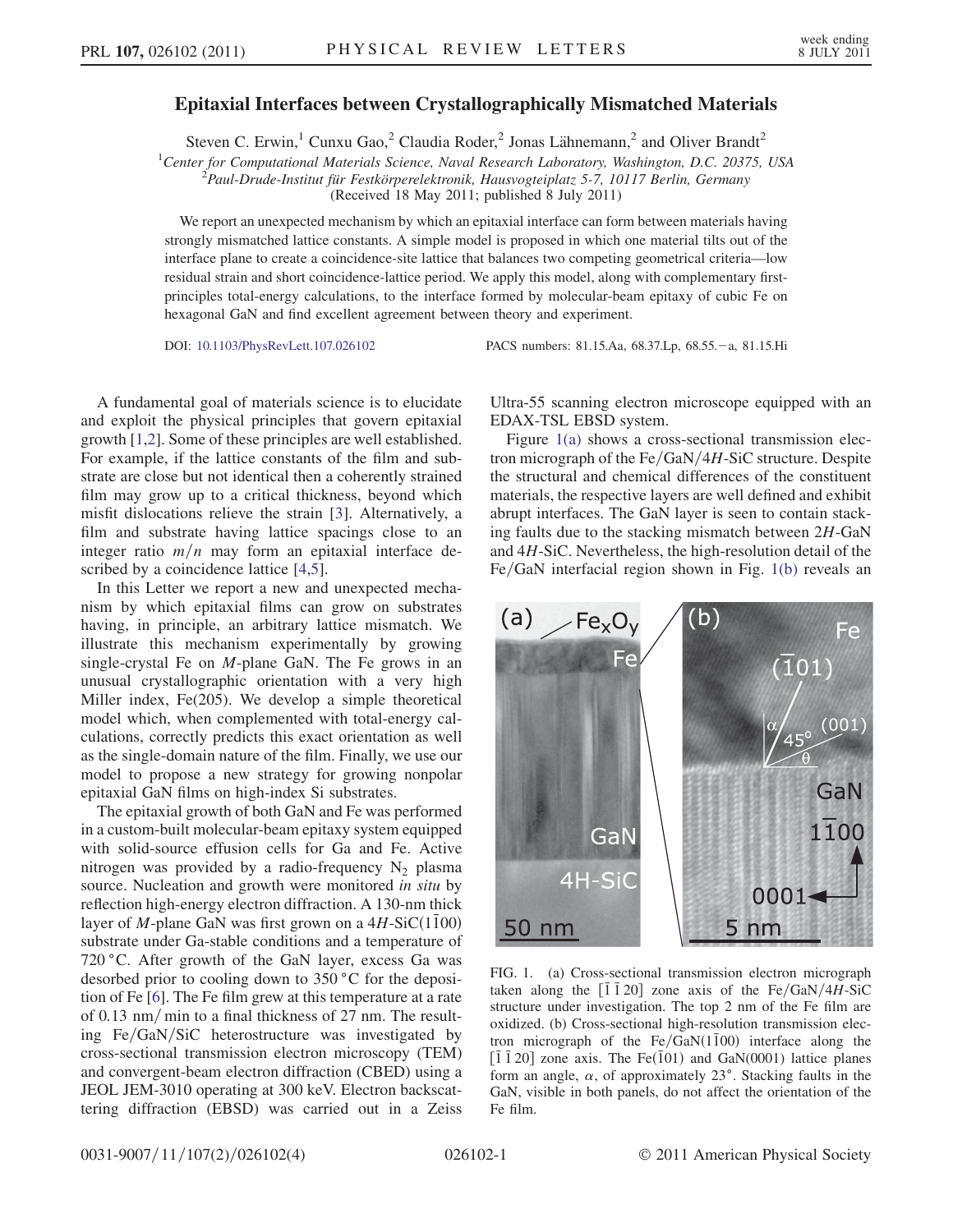epitaxial relationship between the Fe film and the underlying GaN $(1\bar{1}00)$  layer. The  $(\bar{1}01)$  lattice planes of the Fe film are clearly resolved and are found to be well ordered, unaffected by the stacking disorder in the GaN layer. Of special interest is the angle, approximately 23°, formed by the Fe  $(101)$  planes and the vertical interface normal. This angle indicates that the Fe interface plane has a high Miller index—an unexpected finding in light of the comparatively high surface energies of high-index metal surfaces. We show now that precisely this orientation is predicted by a simple, physically transparent model (complemented with first-principles total-energy calculations) of epitaxial interfaces between dissimilar materials.

Consider the formation of an interface between a film (f) and a substrate (s) having different lattice constants  $d_f$ and  $d_s$ . If the lattice mismatch is sufficiently small then the strained film may grow coherently until it reaches its critical thickness [\[3\]](#page-3-2). For much larger mismatch this scenario becomes unlikely. Epitaxial growth is, nevertheless, possible by tilting the orientation of the film, as the TEM image in Fig. [1\(b\)](#page-0-0) makes clear. Figure [2](#page-1-0) illustrates how an arbitrary lattice mismatch can be accommodated by allowing the film to have an orientation between (001) and (101) given by the Miller indices  $(h0\ell)$ . Our goal below is to predict the most stable film orientation given the lattice constants  $d_f$  and  $d_s$ .

The unit cell of a film with orientation  $(h0\ell)$  has length  $L_f = (h^2 + \ell^2)^{1/2} d_f$ . In order for the film and substrate to be commensurate there must exist a coincidence-site lattice (CSL), defined by a pair of integers  $(m, n)$ , such that  $md_s = nL_f$ . This condition is unrealistically restrictive, however. In real systems the film will tolerate a small compressive or tensile strain  $\varepsilon_{xx}$  which relaxes the CSL condition to  $md_s = nL_f(1 + \varepsilon_{xx})$ .

We propose two geometrical criteria for identifying candidate orientations for interfaces with low energy. (1) The misfit strain  $\varepsilon_{xx}$  should be as small as possible, and  $(2)$  the period m of the CSL should be as small as possible. The latter criterion is motivated by analogy to low-energy grain boundaries between two identical materials, which often have a CSL with small unit cell volume  $\Sigma$  [[4\]](#page-3-3). For interfaces between different materials it is not generally possible to minimize the strain and CSL period simultaneously. Nor is it obvious how to construct a single objective function of both which could then be optimized. Instead, we apply both criteria with the aim of selecting a small subset of candidate orientations for subsequent study with a more quantitative method such as density-functional theory (DFT).

To apply these criteria to the growth of Fe on the M plane of GaN we equate  $d_f$  with the bcc Fe lattice constant, 2.866 Å [\[7](#page-3-6)], and  $d_s$  with the GaN c lattice parameter,  $5.186 \text{ Å}$  [[8\]](#page-3-7). Figure [3](#page-1-1) shows the resulting Fe misfit strain needed to satisfy the CSL condition for a large number of hypothetical orientations of the Fe film. In this plot each orientation  $(h0\ell)$  is represented by its angle  $\hat{\theta} = \tan^{-1} (h/\ell)$  relative to the (001) plane. The period of each CSL is encoded by the size of the plot symbol, which is inversely proportional to  $m$ . Only points with small strains, less than 3%, are displayed here.

The rich structure visible in Fig. [3](#page-1-1) makes it clear that the misfit strain can be made arbitrarily small for many different film orientations. Hence the strain alone cannot provide a definitive criterion favoring a particular growth plane.

<span id="page-1-0"></span>

FIG. 2 (color online). Schematic view of a commensurate interface between a film with lattice constant  $d_f$  and a substrate with lattice constant  $d_s$ . The interface plane is  $(h0\ell)$  with respect to the film, corresponding to a tilting from (001) toward (101) by the angle  $\theta = \tan^{-1} (h/\ell)$ . The condition for commensurability is that a coincidence-site lattice, defined by a pair of integers  $(m, n)$ , exists such that  $md_s = n(h^2 + \ell^2)^{1/2} d_f$ . The example depicted here is (205) with  $\theta = 21.8^{\circ}$  (equivalent to the angle  $\alpha = 23.2^{\circ}$  as defined in Fig. [1\)](#page-0-1) and  $(m, n) = (3, 1)$ .

<span id="page-1-1"></span>

FIG. 3. Misfit strain in commensurate interfaces between bcc Fe and GaN $(1\bar{1}00)$ . The points represent all possible Fe $(h0\ell)$ planes having  $h \le \ell \le 75$ . The misfit  $\varepsilon_{xx}$  is the strain component along the [0001] direction of the GaN. The size of each plot symbol is inversely proportional to the period  $m$  of the coincidence-site lattice (CSL) that minimizes the misfit. Fe $(h0\ell)$ planes having both small misfit strain and small CSL period are labeled.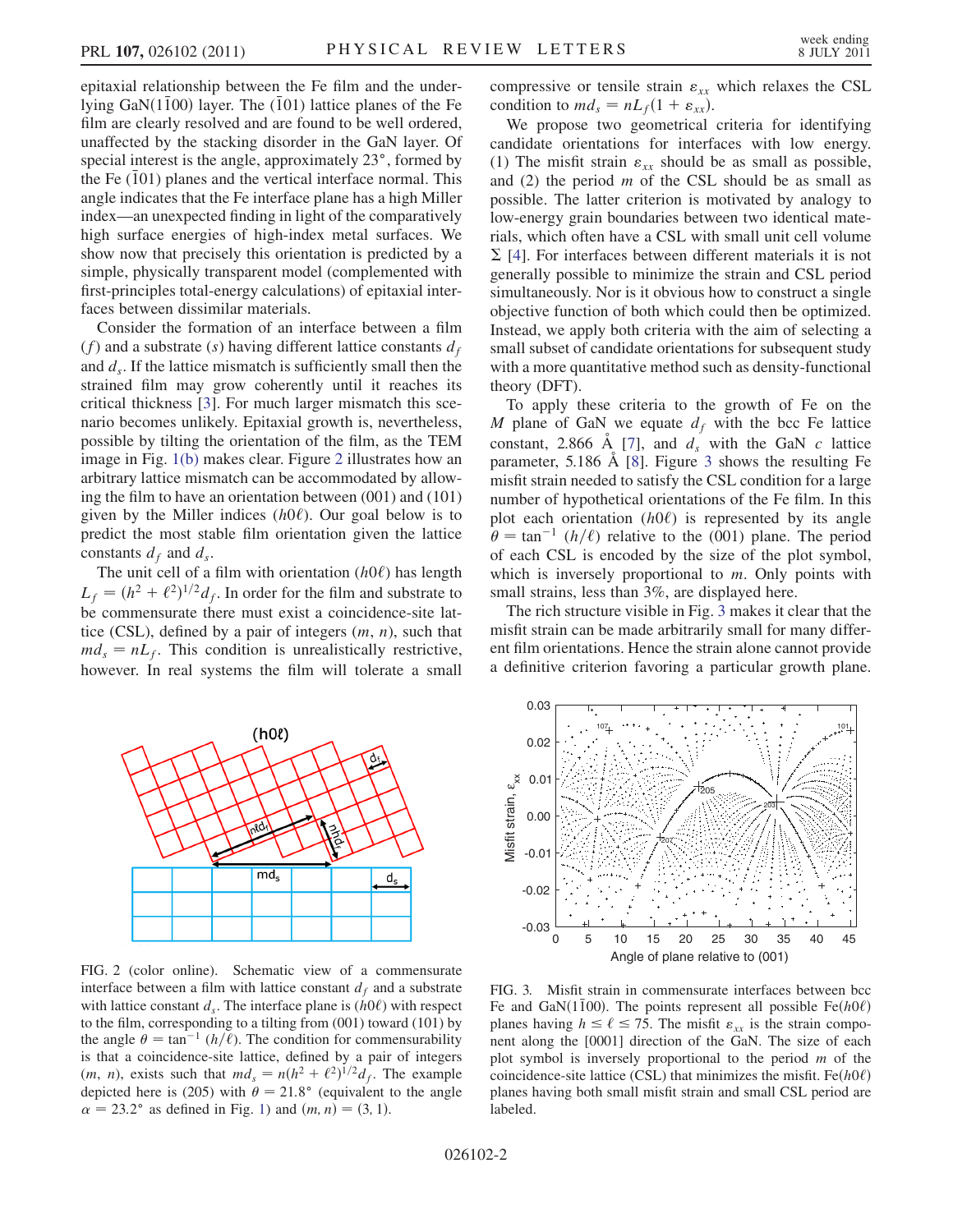

<span id="page-2-0"></span>FIG. 4 (color online). (a) Pseudo-Kikuchi pattern of the Fe film on  $GaN(1\bar{1}00)$  depicted in Fig. [1.](#page-0-1) The major low-index zone axes are indicated. (b) In-plane orientation map of the Fe film. Variations in color encode local deviations from the nominal orientation. The film has the same orientation over the entire area within a tolerance of  $1^{\circ}$ . (c) Model of the Fe $(205)/\text{GaN}(1\bar{1}00)$ epitaxial interface. For clarity an ideal geometry with arbitrary registry is shown here. Slightly less than one unit cell along [0001] is depicted. A conventional unit cell of Fe is highlighted.

Moreover, the vast majority of these low-strain orientations require a very large CSL period and hence do not constitute physically meaningful commensurability. Only a very few orientations offer both a small strain and small CSL period, namely, (207), (205), and (203). The (205) orientation corresponds to the angle  $\theta = 21.8^{\circ}$ . This is equivalent to  $\alpha = 45 - \theta = 23.2^{\circ}$  as defined in Fig. [1\(b\)](#page-0-0) and thus is in excellent agreement with the measured angle, 23°, obtained from TEM.

It is important to realize that our purely geometrical criteria do not distinguish between the orientation (205) depicted in Fig. [2](#page-1-0) and its symmetry-equivalent counterpart,  $(20\bar{5})$  ( $\theta = -21.8^{\circ}$ ), created by rotating the film by 180<sup>o</sup> about the substrate normal. Indeed, the pairs  $[(h0\ell), (h0\bar{\ell})]$ have the same strain and CSL and hence are equivalent within this model. In the  $Fe/GaN$  system, however, the polarity of the GaN wurtzite structure breaks this equivalence. The question that then arises is whether the influence of the polarity is sufficiently strong to select a single orientation, and if so, which one. The TEM image in Fig. [1](#page-0-1) shows a single orientation but is limited to a nanometer-scale region of the film. To characterize a much larger area we used EBSD [\[9\]](#page-3-8). Figure [4\(a\)](#page-2-0) shows the resulting pseudo-Kikuchi pattern of the Fe film in Fig. [1](#page-0-1). The pattern exhibits sharp and well-defined Kikuchi bands, reflecting high crystal quality of the Fe film and allowing for a fast and reliable indexing of the patterns recorded while scanning the electron beam over a large area  $(9 \mu m^2)$ . The resulting EBSD map shown in Fig. [4\(b\)](#page-2-0) visualizes the in-plane orientation of the Fe film with a spatial and angular resolution of  $20$  nm and  $1^\circ$ , respectively. The map reveals the complete absence of any domain structure. Indeed, the film is single crystalline, and has the same orientation as found by TEM throughout the mapped area.

To understand why a single orientational domain is found requires going beyond a model based solely on interface geometry. Now the interface structure—its precise atomic arrangement and chemical bonding—must be addressed. To do this we used DFT to calculate the relative formation energies of finite Fe films grown on the  $M$  plane of GaN. We considered the six different orientations predicted by the geometrical model to be favorable: (207), (205), (203), and their rotated counterparts (207), (205),  $(20\bar{3})$ . The different films were the same thickness, 6  $\AA$ , equivalent to about four monolayers. Figure [4\(c\)](#page-2-0) depicts the Fe $(205)/GaN(1\bar{1}00)$  interface as an example.

We have previously shown that at 3–4 monolayers the contribution of the  $Fe/GaN$  interface formation energy to the full formation energy of the film is already converged [\[10\]](#page-3-9). We also find that the Fe free surface energy varies by less than 1 meV/ $\AA$ <sup>2</sup> among the three orientations we consider here [[11\]](#page-3-10). Therefore the relative formation energy of the finite film closely mirrors, with good accuracy, the formation energy of the isolated interface.

For each orientation the Fe film was slightly strained along the x  $[GaN(0001)]$  direction according to its CSL as discussed above. There is also a lattice mismatch in the y [GaN $(\overline{1} \ \overline{1} \ 20)$ ] direction because the Fe lattice constant and GaN *a* lattice parameter differ by nearly 12%. This mismatch was accommodated by a single CSL, common to all orientations, containing eight unit cells of Fe and seven of GaN. The GaN substrate was represented by a slab of four atomic layers with fixed in-plane equilibrium lattice parameters and a passivating bottom layer. Total energies and forces were calculated within the generalized-gradient approximation of Perdew, Burke, and Ernzerhof (PBE) [\[12\]](#page-3-11) to DFT using projector-augmented-wave potentials as implemented in VASP [[13](#page-3-12)[,14](#page-3-13)]. All Fe and GaN atomic positions were fully relaxed except the bottom GaN layer. For each Fe film orientation the formation energy depends strongly on the choice of Fe-GaN interface registry. We